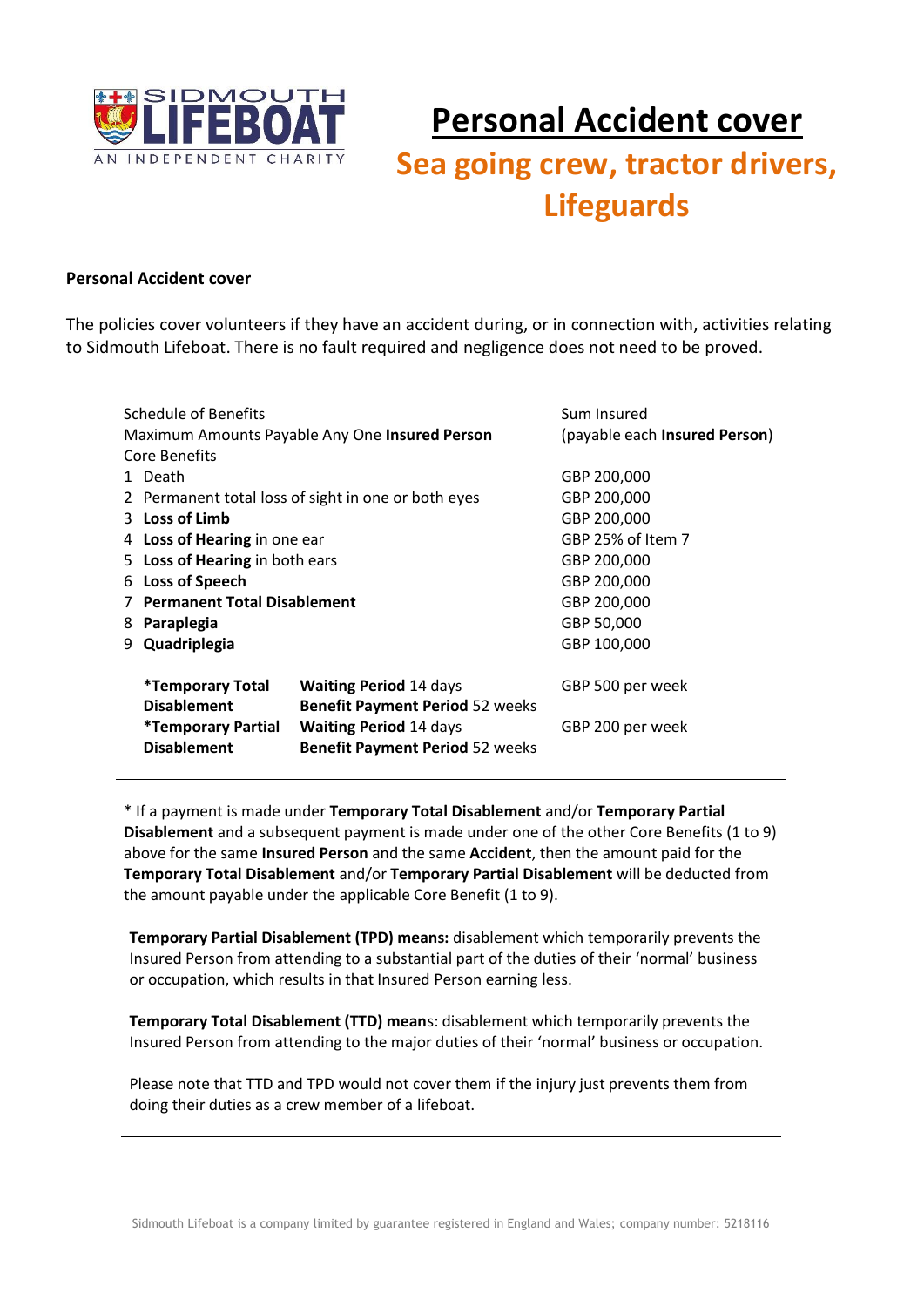

# **Personal Accident cover**

## Sea going crew, tractor drivers, Lifeguards

| <b>Additional Benefits</b>                                                             |               | Maximum amounts payable<br>(each Insured Person) |                |
|----------------------------------------------------------------------------------------|---------------|--------------------------------------------------|----------------|
| <b>Domestic Services Expenses</b>                                                      |               | GBP 10,000                                       |                |
| <b>Home Adaption Expenses</b>                                                          |               | GBP 25,000                                       |                |
| <b>Retraining Expenses</b>                                                             |               | GBP 15,000                                       |                |
| <b>Urgent Expenses Following Accidental Death</b>                                      |               | GBP 1,000                                        |                |
| Hospitalisation                                                                        |               | 200 days                                         | GBP 10,000     |
| subject to the following:                                                              |               |                                                  |                |
| <b>Benefit Payment Period</b>                                                          |               |                                                  |                |
| Amount payable for each complete 24 hour period is                                     |               |                                                  |                |
| GBP50.00                                                                               |               |                                                  |                |
| There is no payment for the first 48 continuous hours of                               |               |                                                  |                |
| Hospitalisation.                                                                       |               |                                                  |                |
| <b>Rehabilitation</b>                                                                  |               |                                                  | <b>GBP 500</b> |
| subject to the following:                                                              |               |                                                  |                |
|                                                                                        | <b>Excess</b> | GBP 20.00                                        |                |
| This Excess will apply to each Accident each Insured                                   |               |                                                  |                |
| Person irrespective of the number of claims arising from<br>that one <b>Accident</b> . |               |                                                  |                |